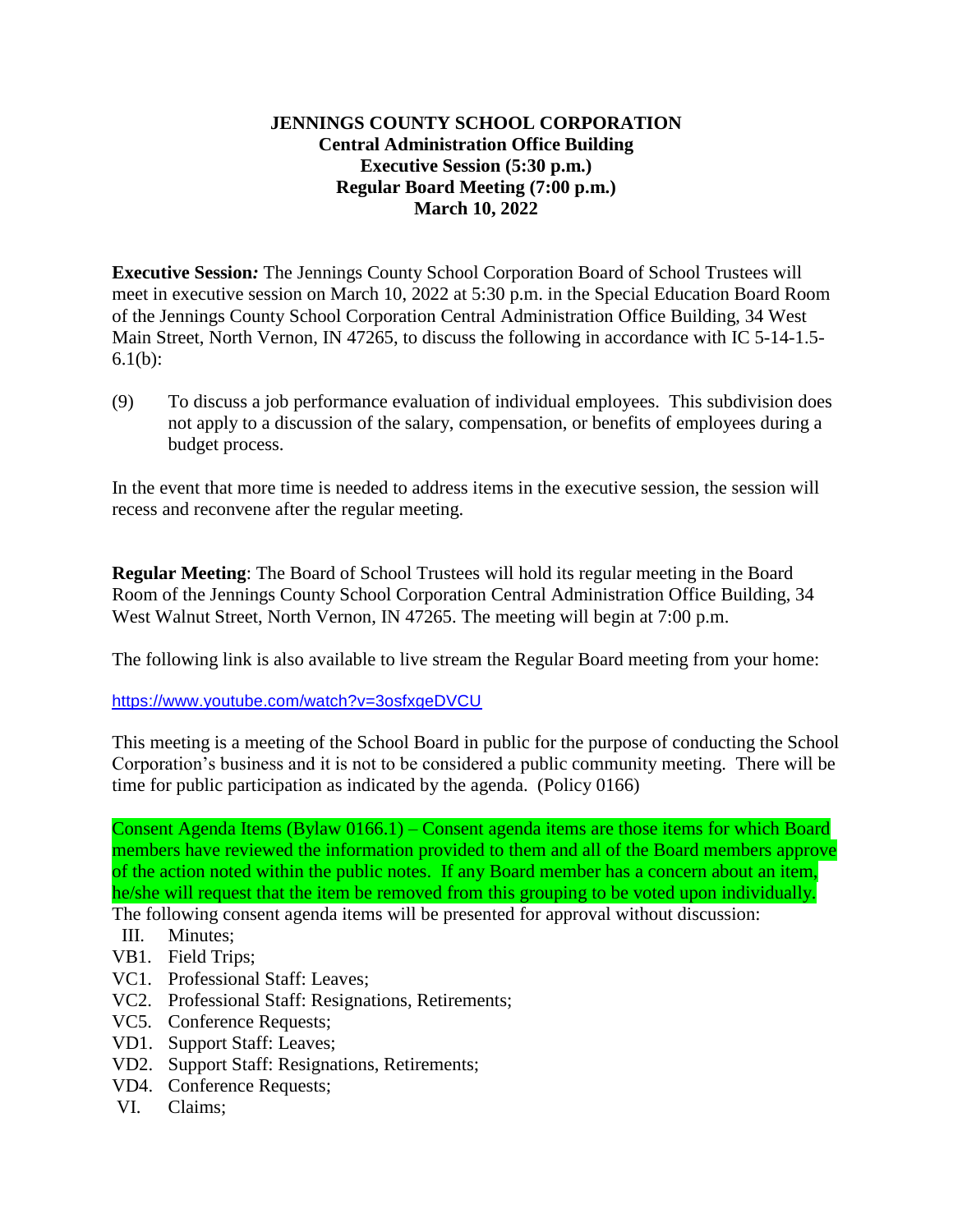Agenda Information Items – Information items are those items that the Board members are given to review. If a Board member wishes to discuss any of these items, he/she will indicate that the item(s) be removed from this grouping for discussion during the meeting.

The following information items will be shared with the Board:

- VE4. February Fund Report
- VIIA1. Area Plan Commission Meeting Minutes 2/07/2022.

VIIA2.Essential Service Committee Meeting Minutes 2/15/2022.

## **Agenda**

I. Pledge

The President will open the meeting with the Pledge of Allegiance.

- II. Consent Agenda Items
- III. Minutes of the Executive Session and the Regular Board Meeting of March 1, 2022.
- IV. Community Non-Agenda Items
	- The President will ask if anyone would like to speak on an item not on the agenda.
	- **Stronger Together Recognition**
	- **NVE Presentation**
- V. New Business
	- A. NEOLA
		- 1. NEOLA Policy 167.3, Public Participation at Board Meetings, First Reading.
		- 2. NEOLA Policy 1220, Employment of the Superintendent, First Reading.
		- 3. NEOLA Policy 1520, Employment of Administrators in Addition to the Superintendent, First Reading.
		- 4. NEOLA Policy 2262, Latch-Key Programs, First Reading.
		- 5. NEOLA Policy 2370.03, Indiana Course Access Program Delete, First Reading.
		- 6. NEOLA Policy 2603, School Performance Internet Dashboard, First Reading.
		- 7. NEOLA Policy 3120.08, Employment of Personnel for Extracurricular Activities, First Reading.
		- 8. NEOLA Policy 3120.11, Public Hearing Before Commencement of Collective Bargaining and Public Meeting Before Ratification of Tentative Agreement, First Reading.
		- 9. NEOLA Policy 3214, Staff Gifts, First Reading.
		- 10. NEOLA Policy 3220, Staff Evaluation, First Reading.
	- B. Programs (Policy 2000)
		- 1. Field Trips
	- C. Professional Staff (Policy 3000)
		- 1. Leaves
		- 2. Resignations/Retirements
		- 3. Recommendations
		- 4. 2021-2022 High Ability Coordinators \$550 stipend, Approval.
		- 5. Conference Requests
	- D. Support Staff (Policy 4000)
		- 1. Leaves
		- 2. Resignations/Retirements
		- 3. Recommendations
		- 4. Conference Requests